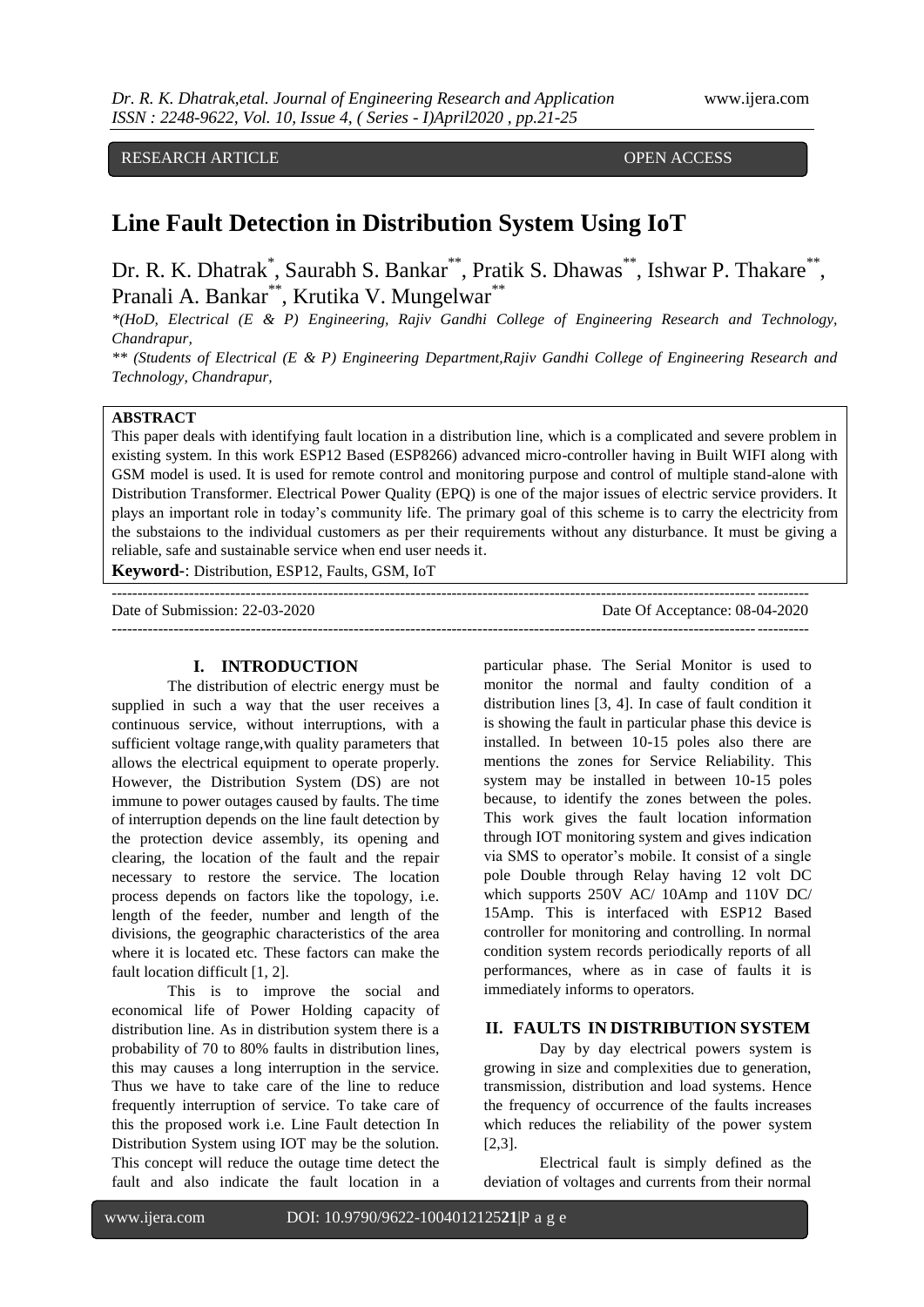values or states. When fault occurs, it causes excessively high currents to flow, under voltage, unbalance of the phases, reversed power and high voltage surges which cause the damage to equipments and devices. So the continuous research is going on to find the protective schemes to avoid the damage to transmission system from faults. Mainly following faults exists in power system:

### **2.1 Open circuit faults**

These are the faults due to the failure of one or more conductors. These are also called as series faults. Except three phase open circuit fault all other faults are unsymmetrical faults.

#### **2.2 Short circuit faults**

These are the faults due to the abnormal condition of very low impedance between two points of different potential, whether made intentionally or accidentally. These are also called as shunt faults. These faults are generally due to the insulation failure between phase conductors or between earth and phase conductors or both.

These are common and severe kind of faults, resulting in the flow of high currents through the equipment or transmission lines. If these faults are allowed to persist even for a short period, it leads to the extensive damage to the equipment. The various symmetrical and unsymmetrical faults in power systems are as follows:

#### **A) Symmetrical Faults**

This type of fault occurs infrequently, when a line, which has been made safe for maintenance by clamping all the three phases to earth, is accidentally made alive or when a mechanical excavators cuts quickly through whole cable. It is an important type of fault in that results in easy calculation and generally pessimistic answer. These are of two types:

- i) **Line to Line to Line (L-L-L) Fault:**
- All three phases of the system are short circuited with each other
- ii) **Line to Line to Line to Ground (L-L-L-G) Fault:**

All three phases of the system are earthed.The probability of occurrence of such fault is nearly 2-3 percent in the power system network.

#### B) **Unsymmetrical Faults**

The term unsymmetrical fault is used to mean an unbalanced condition. It is a connection or situtaion which causes an unbalance among the three phases. An unsymmetrical shunt fault is an unbalance between phases or between phase and ground. A series fault is an unbalance in the line impedances. It does not involve any connection between lines or between line and ground at fault point [5]. These are of following types:

- i) **Line to Ground (L-G) fault:** is most common fault and 65-70 percent of faults are of this type. It causes the conductor to make contact with earth or ground.
- ii) **Double Line to Ground (L-L-G) fault:** 15 to 20 percent of faults are double line to ground and causes the two conductors to make contact with ground.
- iii) **Line to Line (L-L) fault:** Line to line faults occur when two conductors make contact with each other mainly while swinging of lines due to winds and 5- 10 percent of the faults are of this type.

# **III. DISTRIBUTION SYSTEM FOR STUDY**

In this ring main feeder 11 kV source is used to supply the complete feeder. The feeder is closed on itself. This arrangement is shown in Fig. 1 where ABCDEFA forms a complete ring. The distributors are connected at A, B, C, D, E and F as shown in Fig. 1. There are two parallel paths of the feeders one is A-B-C and other D-E-F. The two paths are totally different. The advantage of such arrangements is that it offers a greater reliability of supply in the event of fault in any section of the feeder; say at X, the supply to all consumers can continue to be available by isolating faulty section between B and C.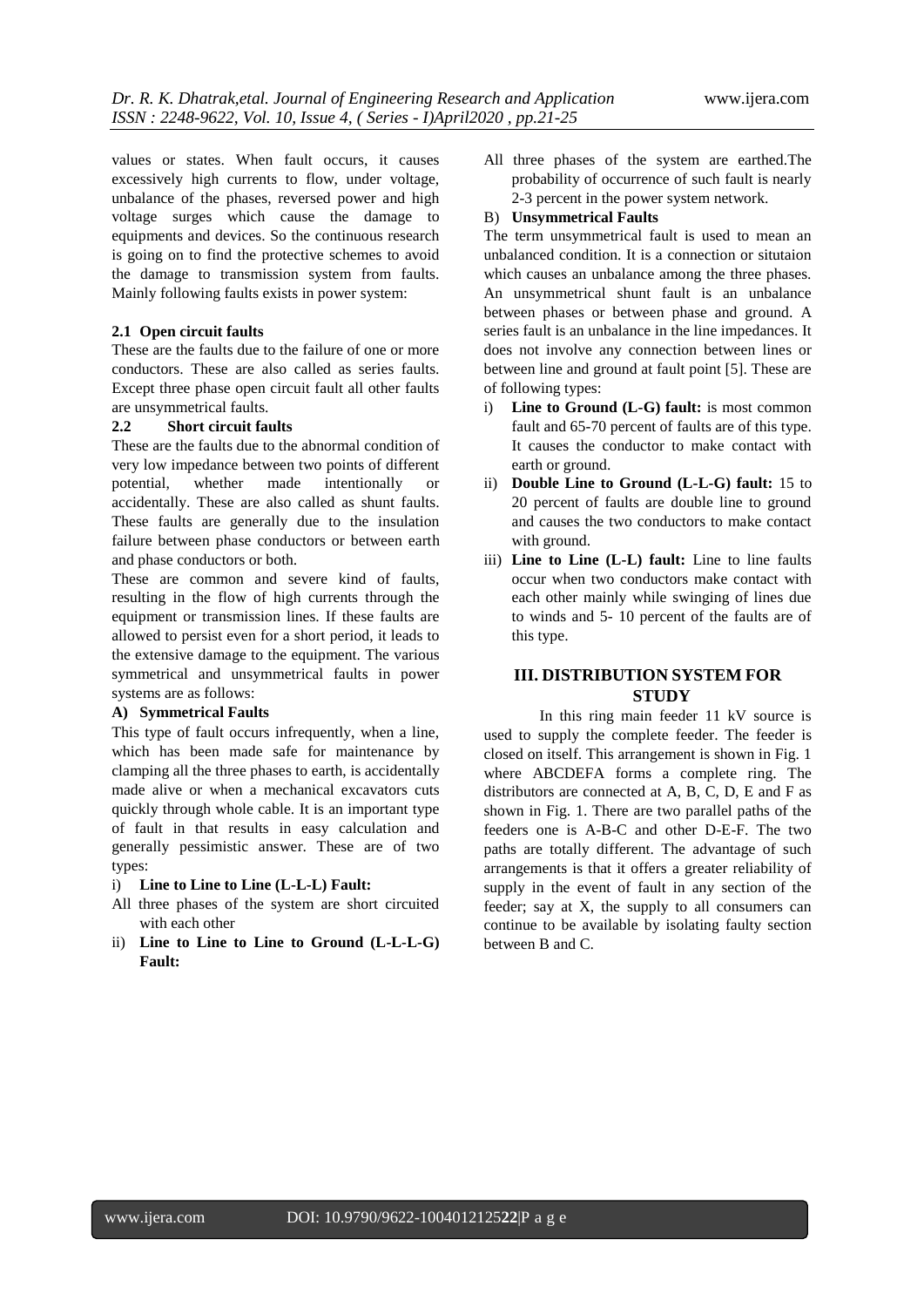

**Fig.1** Single Line Diagram of Ring main System



# **IV. PROPOSED METHODOLOGY**

**Fig.2** Block Diagram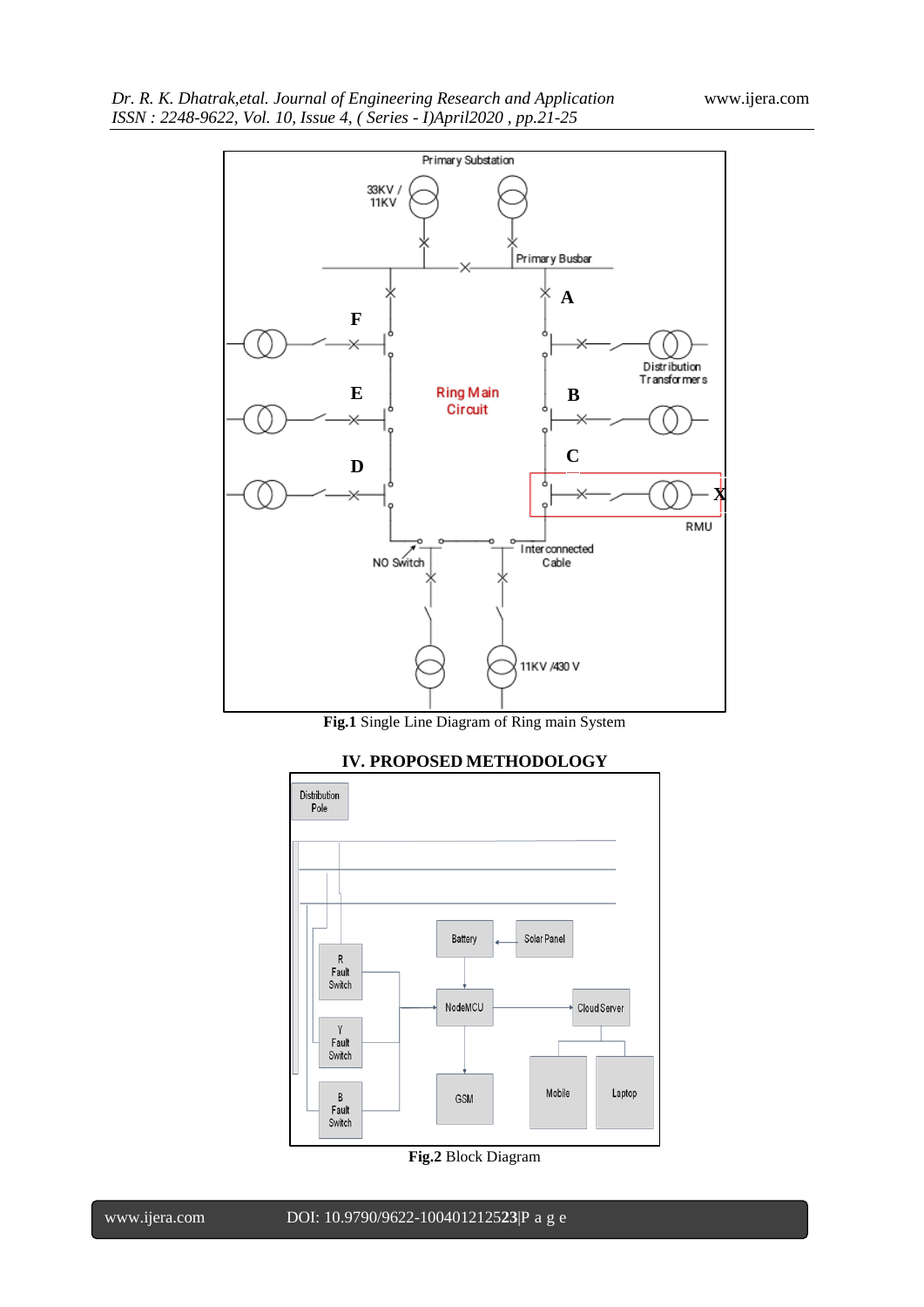This work deals with the detection of fault and location on distribution line. The system monitors the individual phase by using the relays. Relays are powered by the 7805ic is connected to each phase. The signal from relay COM goes to Nodemcu and Nodemcu detects the 0 or 1 as per the phase ON and OFF. When the Nodemcu pin is 1 then phase is on when command goes 0 then phase

is off. As soon as relay 0 signal goes to nodemcu it sends sms alert. Similarly for all phases the signal is from relays. Nodemcu is a WIFI Controller when it power on the IP Address is assigned by hotspot to see the status on web browser. The equipments in this scheme operate sequentially as per the block diagram shown in Fig. 2.

# **V. LOGIC USED IN PAPER**

#### **Table: 1** According to ground

|  |  | <b>FAULT</b> |
|--|--|--------------|
|  |  | $R-N$        |
|  |  | $V_N$        |
|  |  |              |
|  |  | Normal       |

| Table: 2 Fault between two phases |  |  |  |              |  |  |
|-----------------------------------|--|--|--|--------------|--|--|
|                                   |  |  |  | <b>FAULT</b> |  |  |
|                                   |  |  |  |              |  |  |
|                                   |  |  |  | R-B          |  |  |
|                                   |  |  |  |              |  |  |
|                                   |  |  |  | Normal       |  |  |

LINE FAULT DETECTION IN DISTRIBUTION **SYSTEM BY USING IOT**  $\frac{1}{2}$ 

**Fig. 3** Photograph of Proposed Scheme

## **VI. RESULTS**

It is observed that the results obtained are exactly co-related with the logic used. The complete hardware is as shown in Fig. 3. As per the proposed logic the hardware results obtained are as shown below in Fig.4: